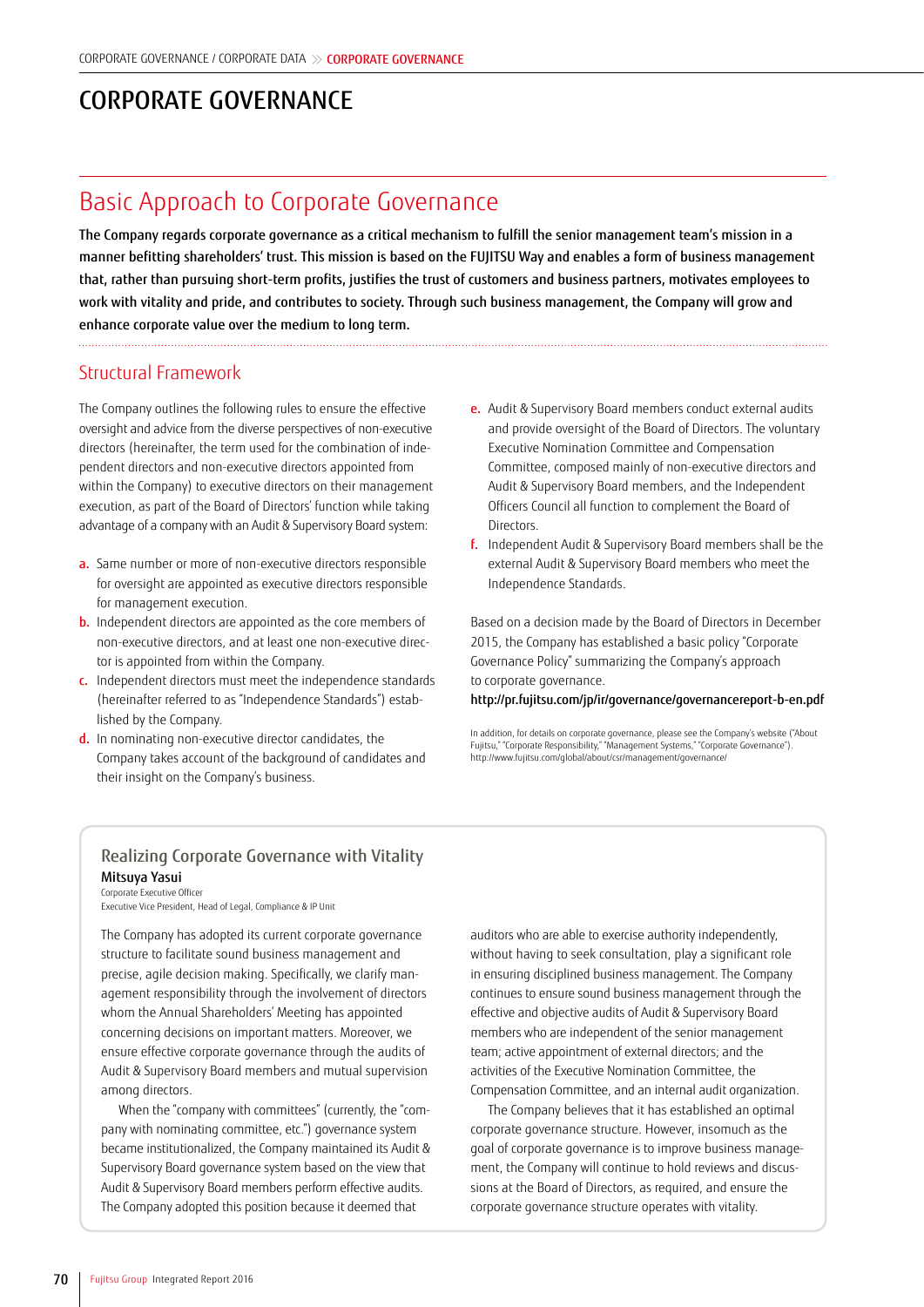## 1. Overview of Corporate Governance Structure

| 2002 | Introduced an executive officer<br>system                                       | To expedite decision making through a significant delegation of authority and to<br>separate management oversight and execution                                                                                |
|------|---------------------------------------------------------------------------------|----------------------------------------------------------------------------------------------------------------------------------------------------------------------------------------------------------------|
| 2006 | Reduced directors' terms to one year                                            | To further clarify directors' management responsibilities                                                                                                                                                      |
| 2009 | Established the Executive<br>Nomination Committee and<br>Compensation Committee | To ensure the transparency and objectivity of the process for choosing candidates<br>for executives and the process of determining compensation, and to ensure an<br>appropriate compensation system and level |
| 2015 | Established the Independent<br>Officers Council                                 | To support independent officers, who maintain a certain degree of separation from<br>the execution of business activities, in consistently gaining a deeper understand-<br>ing of Fujitsu's business           |
|      | Established Corporate Governance<br>Policy                                      | To explain to shareholders basic policies on the establishment and operation of<br>systems in light of basic approaches to corporate governance                                                                |

#### Initiatives Taken to Strengthen Corporate Governance

### Roles and Composition of Key Boards, Committees, and Councils

#### Board of Directors

The Company has a Board of Directors to serve as a body for making important decisions and overseeing management. The Board of Directors delegates the decision-making authority over management execution to the representative directors and subordinate corporate executive officers to the broadest extent that is permitted by law and the Articles of Incorporation of the Company, and is considered to be reasonable and will mainly perform as an oversight and advisory function. Moreover, the oversight function of the Board of Directors has been strengthened by actively appointing external directors with high independence and diverse perspectives. Furthermore, in order to better define the management responsibility of the directors, their terms were reduced from two years to one year in accordance with a resolution at the Annual Shareholders' Meeting held on June 23, 2006.

As of June 27, 2016, the Board of Directors comprises 10 members: five executive directors and five non-executive directors (including four external directors). The position of chairperson of the Board of Directors is separate from the position of president, who has ultimate responsibility for management execution.

#### Audit & Supervisory Board

The Company has an Audit & Supervisory Board that performs the auditing and oversight functions. From an independent position that does not entail involvement with management decisions or execution, Audit & Supervisory Board members audit and provide oversight of the Board of Directors as well as management execution functions and attend important meetings, including meetings of the Board of Directors. The term of Audit & Supervisory Board members is four years.

As of June 27, 2016, the Audit & Supervisory Board has five members, comprising two full-time Audit & Supervisory Board members and three external Audit & Supervisory Board members.

Among the Audit & Supervisory Board members, full-time Audit & Supervisory Board member Mr. Kazuhiko Kato has extensive knowledge of finance and accounting issues due to his many years of management experience in the Company's finance and accounting divisions, including service as the CFO. Further, Mr. Yoshiki Kondo,

who became a full-time Audit & Supervisory Board member on June 27, 2016, has many years of experience in the sales divisions and system engineering divisions in Japan as well as extensive knowledge of the Company's mainstay services business. In addition, regarding the fields of specialization of external Audit & Supervisory Board members, please see "Appointment of External Directors and External Audit & Supervisory Board Members" on pages 73–74.

#### Executive Nomination Committee and Compensation Committee

The Company has established the Executive Nomination Committee and the Compensation Committee as advisory bodies for its Board of Directors to ensure the transparency and objectivity of its process for nominating directors and Audit & Supervisory Board members and its process for determining executive compensation, as well as to ensure the fairness of the method and level of executive compensation.

The Executive Nomination Committee deliberates on candidates for director and Audit & Supervisory Board member positions in accordance with the Framework of Corporate Governance Structure and the Procedures and Policy of Directors and Audit & Supervisory Board Members Nomination, stipulated in the Company's Corporate Governance Policy, and provides its recommendations to the Board of Directors.

In addition, the Compensation Committee provides its recommendations on the level of base compensation and the method for calculating performance-based compensation to the Board of Directors in accordance with the Procedures and Policy of Determining Directors and Audit & Supervisory Board Members Compensation stipulated in the Company's Corporate Governance Policy.

Each committee is composed of a majority of non-executive directors and Audit & Supervisory Board members with at least one independent director. In fiscal 2016, each committee consists of three non-executive directors (including two independent directors) and one executive director. Both committees' members as of July 28, 2016, are as follows.

Chairman of both committees: Mr. Tatsuzumi Furukawa Members of both committees: Mr. Jun Yokota, Dr. Chiaki Mukai, and Mr. Masami Yamamoto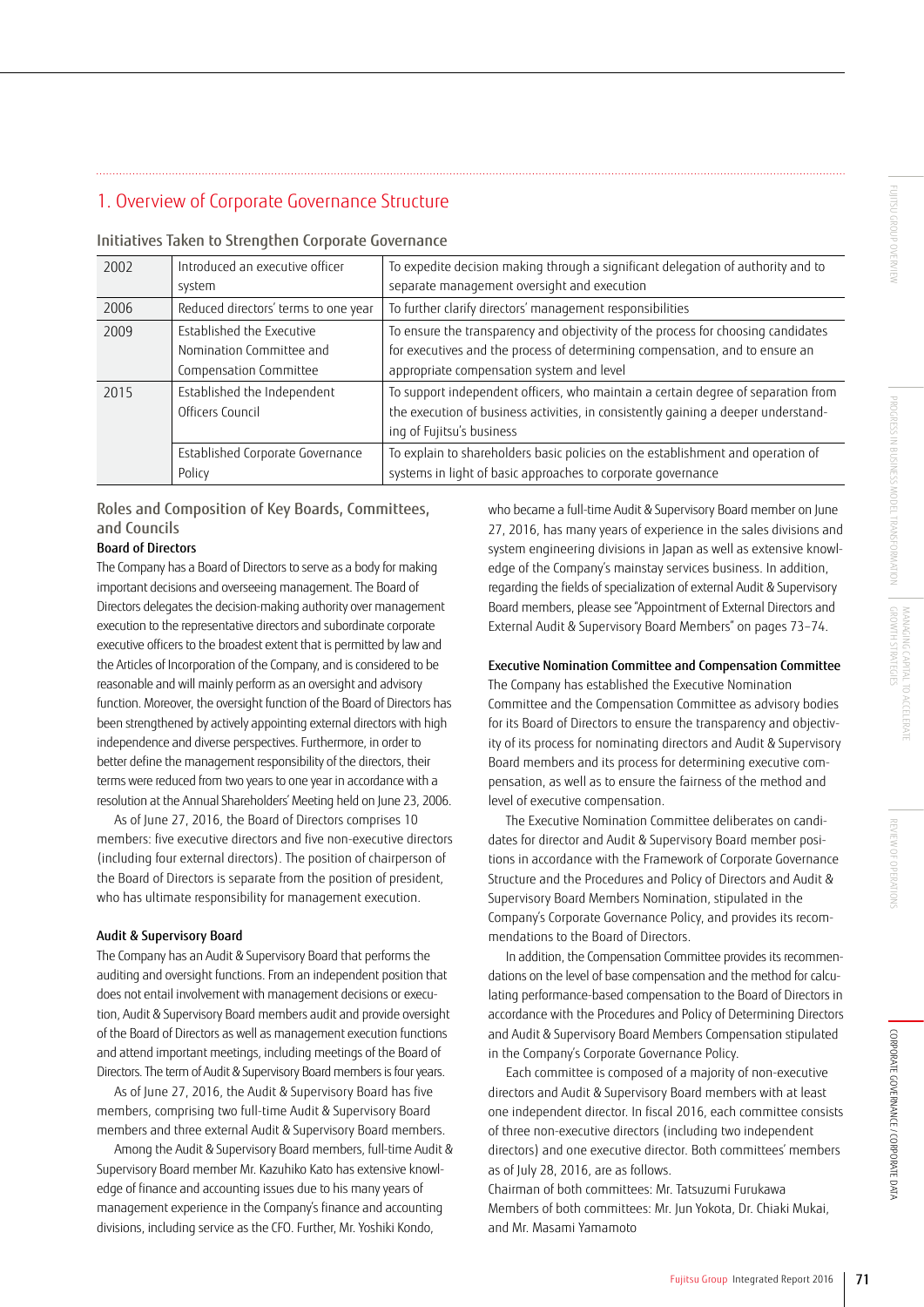#### Independent Officers Council

In response to the requirements of Japan's Corporate Governance Code, which facilitates the activities of independent directors and Audit & Supervisory Board members, and in order to invigorate discussions on the medium- to long-term direction of the Company at its Board of Directors' meetings, the Company believes it essential to establish a system that enables independent directors and Audit & Supervisory Board members, who maintain a certain degree of separation from the execution of business activities, to consistently gain a deeper understanding of the Company's business. Based on this recognition, the Company established the Independent Officers Council, which comprises all independent officers (four external directors and three external Audit & Supervisory Board members). This council convened seven times in fiscal 2015. At meetings of the council, independent officers discuss one or two agenda items thoroughly to help respective officers form opinions and to enliven deliberations of the Board of Directors.

#### Support System for Directors and Audit & Supervisory Board Members

The Company provides directors and Audit & Supervisory Board members, irrespective of whether they are an executive director, non-executive director, or Audit & Supervisory Board member, with the following support necessary for each director and Audit & Supervisory Board member to fulfill their role and contribute to the Company's corporate governance:

• The Company prepares a framework to help directors and Audit & Supervisory Board members to acquire the

information they need, including advice from external experts, through financial support and staffing.

• The Company provides newly appointed directors and Audit & Supervisory Board members with necessary training, including information on their roles and responsibilities, internal structure, and business lineup. In addition, the Company provides ongoing opportunities for updating such information and knowledge periodically and when directors and Audit & Supervisory Board members feel the need for further training while they remain in the position.

Further, given that external officers' knowledge of the Company's business fields and corporate culture differs from that of internal officers, the Company has established systems that support external officers in addition to the above-mentioned support and the previously mentioned Independent Officers Council. The Company has established an organization through which the Company's junior employees are assigned to respective external officers as assistants who provide direct support.

#### Status of Management Execution Organs

The Company appoints corporate executive officers and executive vice presidents who are assigned the management execution authority by the president and representative director. Furthermore, to heighten the efficiency of business management, the Company has established a Management Council comprising the representative directors and the corporate executive officers to assist the president and representative director in making decisions.

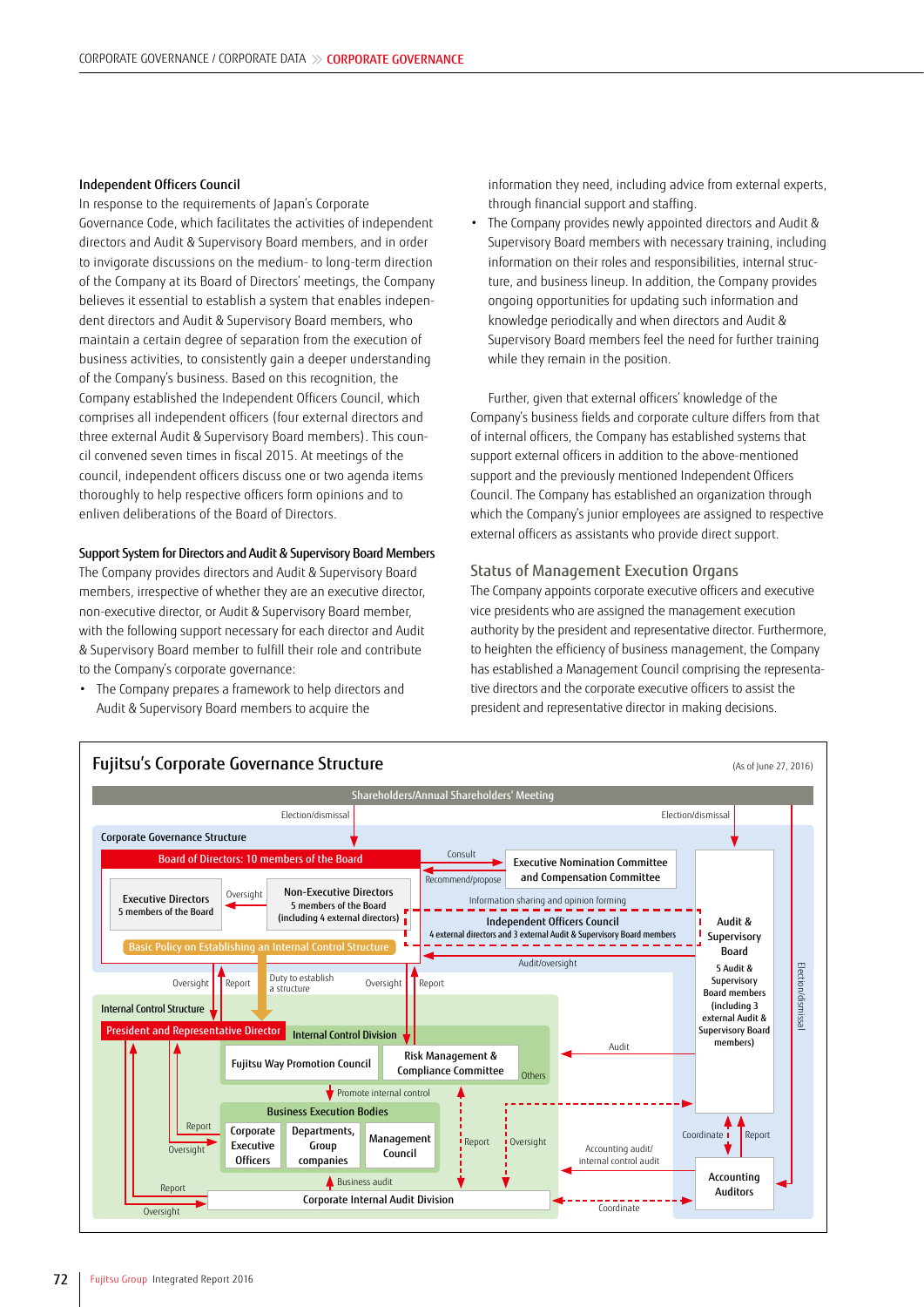## 2. External Directors / External Audit & Supervisory Board Members

### Independence Standards for External Directors and Audit & Supervisory Board Members

The Company evaluates the independence of external officers based on the following standards.

### a. A director and Audit & Supervisory Board member will be independent if none of the following are met, at present and/or in the past:

- (1) Director or employee of one of Fujitsu Group companies;  $*1$
- (2) Director, executive officer, Audit & Supervisory Board member, or important employee of a major shareholder\*2 of Fujitsu;
- (3) Director, executive officer, Audit & Supervisory Board member, or important employee of a major lender\*3 to Fujitsu;
- (4) Partner or employee of accounting auditor of Fujitsu;
- (5) Director, executive officer, Audit & Supervisory Board member, or corporate executive officer mutually exchanged between Fujitsu and other company;
- (6) A person who receives significant amount of monetary benefits<sup>\*4</sup> or other property other than the compensation as a director or Audit & Supervisory Board member from Fujitsu; or
- (7) Director, executive officer, Audit & Supervisory Board member, or important employee of a major business partner\*5 of Fujitsu.
- b. A person who does not have a close relative\*6 will be independent, wherein a close relative meets one of the following, at present or at any time within the preceding three years:
- (1) Executive director, non-executive director, $*$ <sup>7</sup> or important employee of Fujitsu Group companies;
- (2) Director, executive officer, Audit & Supervisory Board member, or important employee of a major shareholder of Fujitsu;
- (3) Director, executive officer, Audit & Supervisory Board member, or important employee of a major lender to Fujitsu;
- (4) Partner or employee of accounting auditor company of Fujitsu;
- (5) Director, executive officer, Audit & Supervisory Board member, or corporate executive officer mutually exchanged between Fujitsu and other company;
- (6) A person who receives significant amount of monetary benefits or other property other than the compensation as a director or Audit & Supervisory Board member from Fujitsu; or
- (7) Director, executive officer, Audit & Supervisory Board member, or important employee of a major business partner of Fujitsu.
- \*1 "Fujitsu Group companies" means Fujitsu Limited and its subsidiaries.
- \*2 "Major shareholder" indicates the shareholder in the top 10 major shareholders listed in the latest business report of Fujitsu.
- \*3 "Major lender" indicates the lender in the Group's major lenders listed in the latest business report of Fujitsu.
- \*4 "Significant amount of monetary benefits" means the sum of annual compensation for expert services and a donation equal to or more than ¥10 million.
- \*5 "Major business partner" means a company with which Fujitsu Group companies made a business transaction within the preceding three fiscal years, and the total amount of the transaction exceeds 1% of consolidated sales revenue of either Fujitsu or that company.
- \*6 "Close relative" means a family member, spouse, or cohabiter within the second degree of kinship (as stipulated in the Civil Code of Japan).
- \*7 This condition applies only when judging the independence of Fujitsu's external Audit & Supervisory Board member or a nominee thereof.

### Appointment of External Directors and External Audit & Supervisory Board Members

Fujitsu actively appoints external officers to increase management transparency and further improve efficiency.

Fujitsu determines independence based on the independence standards stated above. All external officers have been registered with and accepted as independent officers by the financial instruments exchanges on which Fujitsu is listed in Japan.

Fujitsu's views on the roles, functions, and specific appointed statuses of external directors and external Audit & Supervisory Board members are as follows:

#### External Directors

| Miyako Suda  | As an economist, Ms. Suda is an expert in international macroeconomics, and because of her knowledge of financial policy and global managerial<br>insight, having served for 10 years (two terms) as a member of the Policy Board of the Bank of Japan, she fulfills an oversight function and role as an<br>external director with a global perspective in the corporate governance of Fujitsu. Moreover, Ms. Suda has never been a major shareholder, nor has she<br>held an executive management position with a major trading partner of the Company. Therefore, Fujitsu considers Ms. Suda to be independent.                                                                                                                                                                                                            |
|--------------|-------------------------------------------------------------------------------------------------------------------------------------------------------------------------------------------------------------------------------------------------------------------------------------------------------------------------------------------------------------------------------------------------------------------------------------------------------------------------------------------------------------------------------------------------------------------------------------------------------------------------------------------------------------------------------------------------------------------------------------------------------------------------------------------------------------------------------|
| Jun Yokota   | Mr. Yokota has served as Ambassador to Israel and Ambassador to Belgium, and is an expert in international economic negotiations, having<br>served as a government representative for economic partnership agreement negotiations with Europe. Because of his deep knowledge of<br>politics and economics from a global perspective, he fulfills an oversight function and role as an external director. Moreover, Mr. Yokota has<br>never been a major shareholder, nor has he held an executive management position with a major trading partner of the Company. Therefore,<br>Fujitsu considers Mr. Yokota to be independent.                                                                                                                                                                                              |
| Chiaki Mukai | Dr. Mukai began her career as a doctor and became Japan's first female astronaut. She exemplifies the spirit of challenge advocated by Fujitsu<br>by being at the cutting edge of scientific fields. As we can expect her to provide fair and objective oversight and advice from a global perspective<br>based on her extensive knowledge of science and technology, she will fulfill an oversight function and role as an external director. Fujitsu and<br>the Tokyo University of Science, where Dr. Mukai serves as vice president, had business transactions in fiscal 2015 amounting to approximately<br>¥11 million, which is considered immaterial and constituting no special relationship when taking into account the size of Fujitsu's total sales.<br>Therefore, Fujitsu considers Dr. Mukai to be independent. |
| Atsushi Abe  | Mr. Abe has extensive knowledge of the ICT industry and M&As based on his many years of experience in investment banking and private equity<br>business. As we can expect Mr. Abe to provide oversight and advice from a shareholder and investor perspective, as well as to contribute to the<br>timely and resolute decision making of management, he fulfills an oversight function and role as an external director. Moreover, Mr. Abe has<br>never been a major shareholder, nor has he held an executive management position with a major business partner of the Company. Therefore,<br>Fujitsu considers Mr. Abe to be independent.                                                                                                                                                                                   |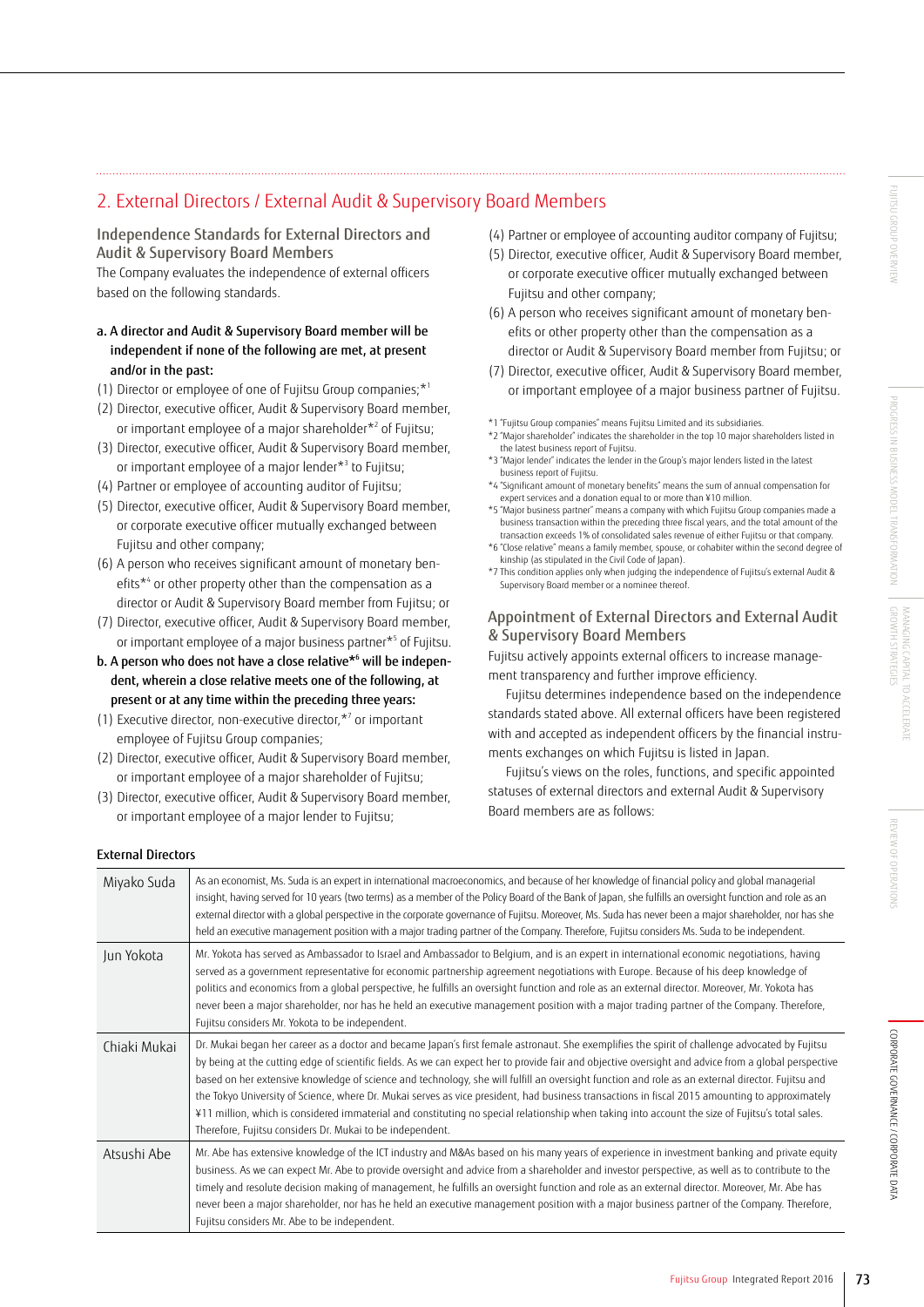| Megumi<br>Yamamuro | Mr. Yamamuro has many years of experience in the legal profession. As he is an expert in corporate law, including the Companies Act, and domestic<br>and overseas compliance measures, he fulfills an audit and oversight function and role as an external Audit & Supervisory Board member utilizing<br>his experience and knowledge in Fujitsu's corporate governance. Mr. Yamamuro has never been a major shareholder, nor has he held an executive<br>management position with a major business partner of the Company. Therefore, Fujitsu considers Mr. Yamamuro to be independent.                                                                                                                                                                                                                 |
|--------------------|----------------------------------------------------------------------------------------------------------------------------------------------------------------------------------------------------------------------------------------------------------------------------------------------------------------------------------------------------------------------------------------------------------------------------------------------------------------------------------------------------------------------------------------------------------------------------------------------------------------------------------------------------------------------------------------------------------------------------------------------------------------------------------------------------------|
| Hiroshi<br>Mitani  | Mr. Mitani has extensive knowledge of law, as well as areas involving business management including economics and social issues due to his<br>experience as a public prosecutor and membership of the Fair Trade Commission. Therefore, he fulfills an audit and oversight function and role<br>as an external Audit & Supervisory Board member utilizing his experience and knowledge in the corporate governance of Fujitsu. Mr. Mitani has<br>never been a major shareholder, nor has he held an executive management position with a major business partner of the Company. Therefore,<br>Fujitsu considers him to be independent.                                                                                                                                                                   |
| Koji<br>Hatsukawa  | Mr. Hatsukawa has a wealth of auditing experience as a certified public accountant and broad knowledge of corporate accounting. Therefore, he<br>fulfills an audit and oversight function and role as an external Audit & Supervisory Board member utilizing his experience and knowledge in the<br>corporate governance of Fujitsu. Moreover, PricewaterhouseCoopers Aarata, where Mr. Hatsukawa served as CEO, has never performed an<br>accounting audit for Fujitsu. Fujitsu and PricewaterhouseCoopers Aarata in fiscal 2015 had business transactions totaling approximately ¥200<br>million, which is considered immaterial and constituting no special relationship when taking into account the size of Fujitsu's total sales.<br>Therefore, Fujitsu considers Mr. Hatsukawa to be independent. |

#### External Audit & Supervisory Board Members

## 3. Policy for Deciding Executive Compensation

To ensure a more highly transparent executive compensation system, Fujitsu established the Compensation Committee by a resolution of the Board of Directors at a meeting held in October 2009. The compensation of directors and Audit & Supervisory Board members is determined based on the following Executive Compensation Policy, which the Board of Directors revised in light of a report received from the Compensation Committee.

#### Executive Compensation Policy

To secure exceptional human resources required to manage the Fujitsu Group as a global ICT company, and to further strengthen the link between its financial performance and shareholder value, while at the same time improving its transparency, Fujitsu establishes its Executive Compensation Policy as follows.

Executive compensation comprises the following: "Base Compensation," specifically a fixed monthly salary in accordance with position and responsibilities; "Stock-Based Compensation," which is a long-term incentive that emphasizes a connection to shareholder value; and "Bonuses" that are compensation linked to short-term business performance.

#### Base Compensation

Base compensation is paid to all directors and Audit & Supervisory Board members. A fixed monthly amount shall be determined for each executive in accordance with the position and responsibilities of each executive.

#### Stock-Based Compensation

- Stock-based compensation shall be granted to directors who carry out executive duties as a long-term incentive in accordance with their position, for the purpose of purchasing the Company's own shares.
- Purchases of the Company's own shares shall be made through the Director Stock Ownership Plan. Shares purchased for this purpose shall be held by each director for the term of his or her service.

#### Bonuses

- Bonuses shall be paid to directors who carry out executive responsibilities. The amount of a bonus shall reflect business performance in the respective fiscal year.
- As a specific method for calculating a bonus, Fujitsu shall adopt an "On Target model" that uses consolidated revenue and consolidated operating profit as indicators, and the amount shall be determined in accordance with the degree of achievement of the performance targets for the respective fiscal year.

In accordance with a resolution of the Annual Shareholders' Meeting, the total amount of Base Compensation, Stock-Based Compensation, and Bonuses shall not exceed ¥600 million per year for directors and ¥150 million per year for Audit & Supervisory Board members.

(Reference) Executive compensation items and payment recipients

| preference, executive compensation rechts and payment recipients |                          |                          |              |                |  |
|------------------------------------------------------------------|--------------------------|--------------------------|--------------|----------------|--|
| Recipient                                                        |                          | <b>Base Compensation</b> | Stock-Based  |                |  |
|                                                                  | For Management Oversight | For Management Execution | Compensation | <b>Bonuses</b> |  |
| Non-executive directors                                          |                          |                          |              |                |  |
| Executive directors                                              |                          |                          |              |                |  |
| Audit & Supervisory Board<br>members                             |                          |                          |              |                |  |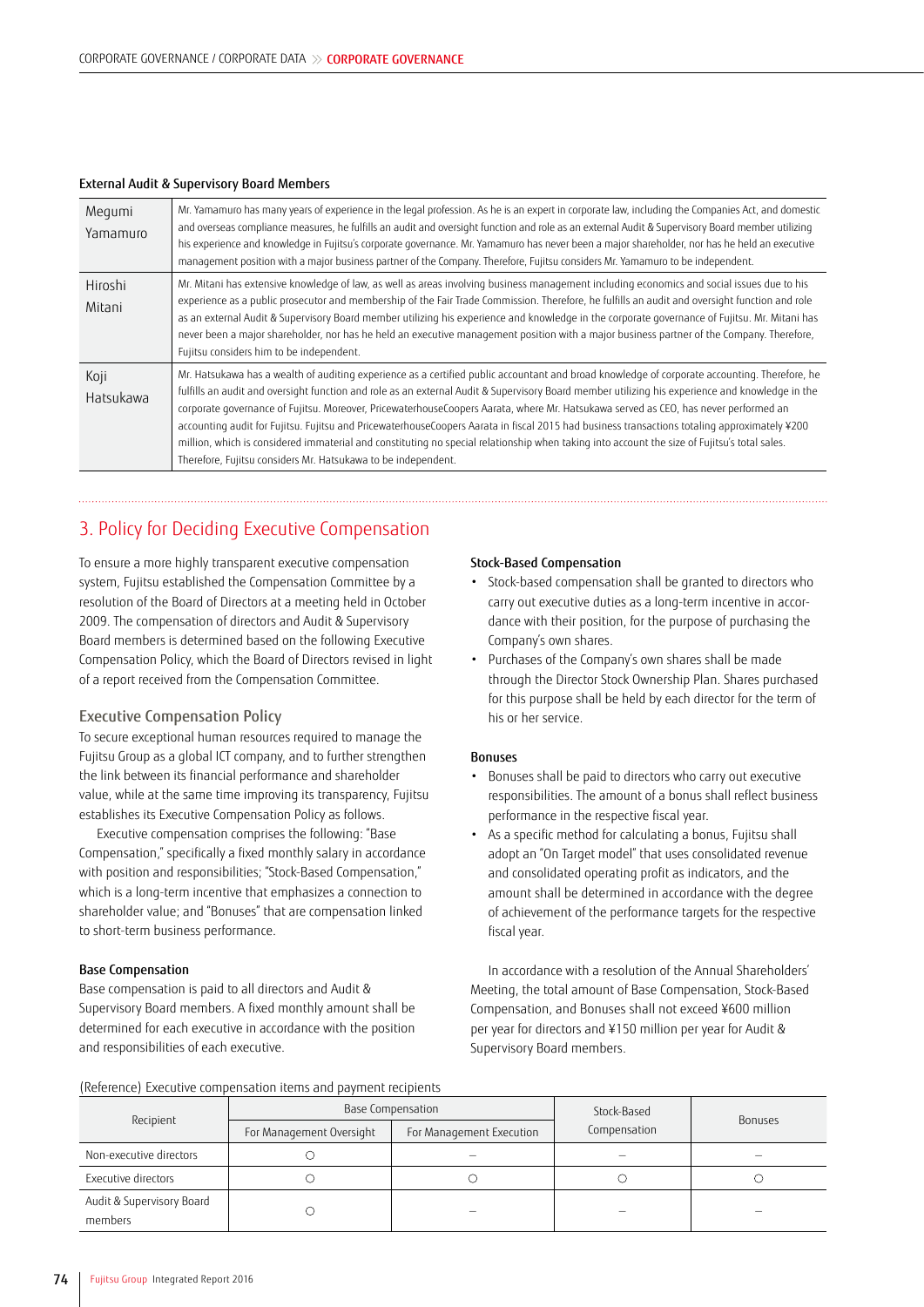## 4. Policy for Strategic Shareholdings and the Standard of Exercising Voting Rights

The Company acquires and holds shares of other companies as strategic shareholdings to maintain and strengthen business transaction relationships, and it acknowledges that such action may significantly impact the benefits of shareholders. Based on the acknowledgement above, the Company has established a policy for strategic shareholdings and exercising voting rights as follows:

• The Company makes judgment on the strategic shareholdings every year in light of the medium-term and long-term economic rationality and other matters and verifies its rationality in the Board of Directors' meeting. When medium-term and

long-term contributions toward increasing the Company's corporate value are expected, the Company continues the strategic shareholdings.

• In exercising the voting rights of shares that the Company holds as strategic shareholdings, the Company comprehensively decides how to exercise the rights on the agenda item in consideration of the purpose of the shareholding, the probability of maximizing the effect of the shareholding, and the increase in the Company's corporate value as a minority shareholder. The Company considers selling the shares if it judges not to agree to the agenda item proposed by the investee company.

## 5. Status of Internal Audits, Accounting Audits, and the Internal Control Division

### Internal Audits and Accounting Audits Systems Internal Audits

The Corporate Internal Audit Division serves as an internal audit group. This division audits the internal affairs of the entire Fujitsu Group in cooperation with the internal audit groups of each Group company and reports audit results to the president and representative director. The Corporate Internal Audit Division reports once a month, as a rule, to full-time members of the Audit & Supervisory Board on auditing plans for and results of internal audits, including matters relating to Group companies, and makes regular reports, once every quarter as a rule, to the Audit & Supervisory Board and accounting auditor.

The Corporate Internal Audit Division includes a significant number of employees with specialist internal auditing knowledge, including Certified Internal Auditors (CIA), Certified Information Systems Auditors (CISA), and Certified Fraud Examiners (CFE).

#### Accounting Audits

The accounting auditor, Ernst & Young ShinNihon LLC, reports to the Audit & Supervisory Board concerning the auditing plans and results. The accounting auditor also conducts an exchange of opinions when needed and carries out coordinated audits. The four certified public accountants associated with Ernst & Young ShinNihon LLC who performed the accounting audit were Messrs. Kazuhiko Umemura, Yuichi Mochinaga, Tsuyoshi Saita, and Akiyuki Matsumoto. In addition, they were assisted by a further 45 certified public accountants, 23 accounting assistants, and another 53 persons, all associated with Ernst & Young ShinNihon LLC.

## Internal Control System

## Internal Control Division

Based on the Basic Policy on Establishing an Internal Control Structure, the Risk Management & Compliance Committee and Fujitsu Way Promotion Council maintain and operate risk management systems, compliance systems, and internal control structures related to financial reporting and execute duties regulated under the basic policy. The status of operation of the internal control system is periodically reported to the Board of Directors.

#### Risk Management System and Compliance System

The Company positions the risk management system and the compliance system at the heart of the Policy on the Internal Control System and has established the Risk Management & Compliance Committee, which supervises these systems globally.

The Risk Management & Compliance Committee is chaired by the president and representative director and consists mainly of executive directors. The Risk Management & Compliance Committee meets about every quarter. Regarding compliance violations and risks in business operations, including information security, the Risk Management & Compliance Committee operates a system that ensures the reporting of compliance violations and risks that have arisen to the Risk Management & Compliance Committee in a timely manner. It also operates the internal reporting system and formulates an action policy of the chief risk compliance officer. The progress and results of the activities of the Risk Management & Compliance Committee are periodically reported to the Board of Directors.

The chief risk compliance officer directs internal organizations based on the above-mentioned policy and strives to prevent risks in business operations from arising and conducts activities to minimize the loss that may be caused by the risks that have arisen.

From April 2016 onward, the Risk Management & Compliance Committee directly reports to the Board of Directors. Also, subcommittees of the Risk Management & Compliance Committee have been established for individual regions, which are geographical regions of the Fujitsu Group worldwide, in order to instill the risk management system and the compliance system throughout the Fujitsu Group.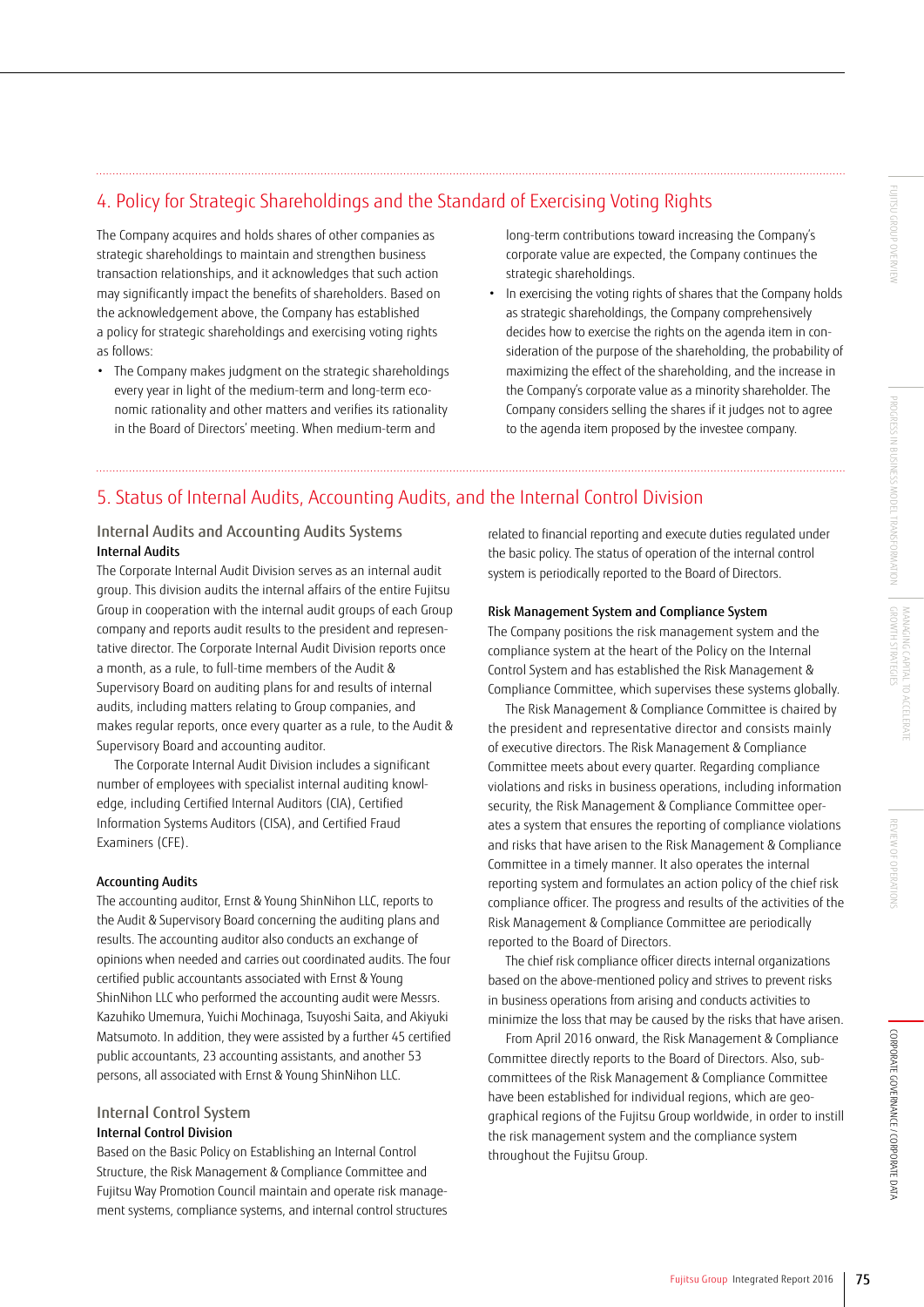#### System to Ensure Proper Financial Reporting

As for a system to ensure proper financial reporting, the Company has established the FUJITSU Way Committee. Under this committee, a system called "Eagle Next" for evaluation and auditing of internal controls for the purpose of ensuring proper financial reporting throughout the Fujitsu Group has been established and is operated.

#### Systems to Ensure the Appropriateness of Fujitsu Group Operations

The risk management system, the compliance system, and the system for ensuring proper financial reporting cover the Fujitsu

Group. In addition, as a part of a system to ensure the appropriateness of Fujitsu Group operations, the Company has established the Rules for Delegation of Authority called "Global DoA" that determines authority for the decision making of important matters of Fujitsu Group companies (excluding certain subsidiaries) and the decision-making process. The Company has its Group companies comply with the Global DoA. In addition, Group companies are required to report on their operations to the Company. In this way, the Company has put in place systems for decision making and the reporting of important matters throughout the Group.

## 6. Review of Corporate Governance in Fiscal 2015

The Fujitsu Group is strengthening its corporate governance to ensure a sustainable increase in corporate value. Here we report on the status of this initiative in fiscal 2015.

### Number of Meetings of Key Boards and Committees

| Board of Directors' meetings (including extraordinary meetings)                                |      |  |
|------------------------------------------------------------------------------------------------|------|--|
| Audit & Supervisory Board meetings (including extraordinary meetings)                          |      |  |
| Attendance of external directors at Board of Directors' meetings                               | 100% |  |
| Ms. Miyako Suda: 100%; Mr. Jun Yokota: 100%; Dr. Chiaki Mukai: 100%; Mr. Atsushi Abe: 100%     |      |  |
| Attendance of external Audit & Supervisory Board members at Board of Directors' meetings       | 100% |  |
| Mr. Mequmi Yamamuro: 100%; Mr. Hiroshi Mitani: 100%; Mr. Koji Hatsukawa: 100%                  |      |  |
| Attendance of external Audit & Supervisory Board members at Audit & Supervisory Board meetings | 100% |  |
| Mr. Mequmi Yamamuro: 100%; Mr. Hiroshi Mitani: 100%; Mr. Koji Hatsukawa: 100%                  |      |  |

### Details of Remuneration

|                                                                         |                         | Remuneration Type    |                             |                |       | <b>Total Amount</b> |
|-------------------------------------------------------------------------|-------------------------|----------------------|-----------------------------|----------------|-------|---------------------|
| Type                                                                    | Number of<br>Recipients | Base<br>Compensation | Stock-Based<br>Compensation | <b>Bonuses</b> | Other | 0ľ<br>Remuneration  |
| Directors                                                               |                         | ¥413 million         | $435$ million               | ¥85 million    |       | $4534$ million      |
| (Compensation paid to<br>external directors)                            | (6)                     | (¥51 million)        |                             |                |       | (¥51 million)       |
| Audit & Supervisory                                                     |                         | $4114$ million       |                             |                |       | $4114$ million      |
| Board members                                                           | (3)                     | (¥38 million)        |                             |                |       | $(438$ million)     |
| (Compensation paid to<br>external Audit & Supervisory<br>Board members) |                         |                      |                             |                |       |                     |

Notes:

2. The limit on remuneration to directors (including external directors) was resolved to be ¥600 million per year at the 106th Annual Shareholders' Meeting held on June 23, 2006. The limit on remuneration to Audit & Supervisory Board members (including external Audit & Supervisory Board members) was resolved to be ¥150 million per year at the 111th Annual Shareholders' Meeting held on June 23, 2011. The Company is paying the compensation shown in the above table, abiding by the remuneration limits.

<sup>1.</sup> The above includes directors and Audit & Supervisory Board members who resigned in fiscal 2015.